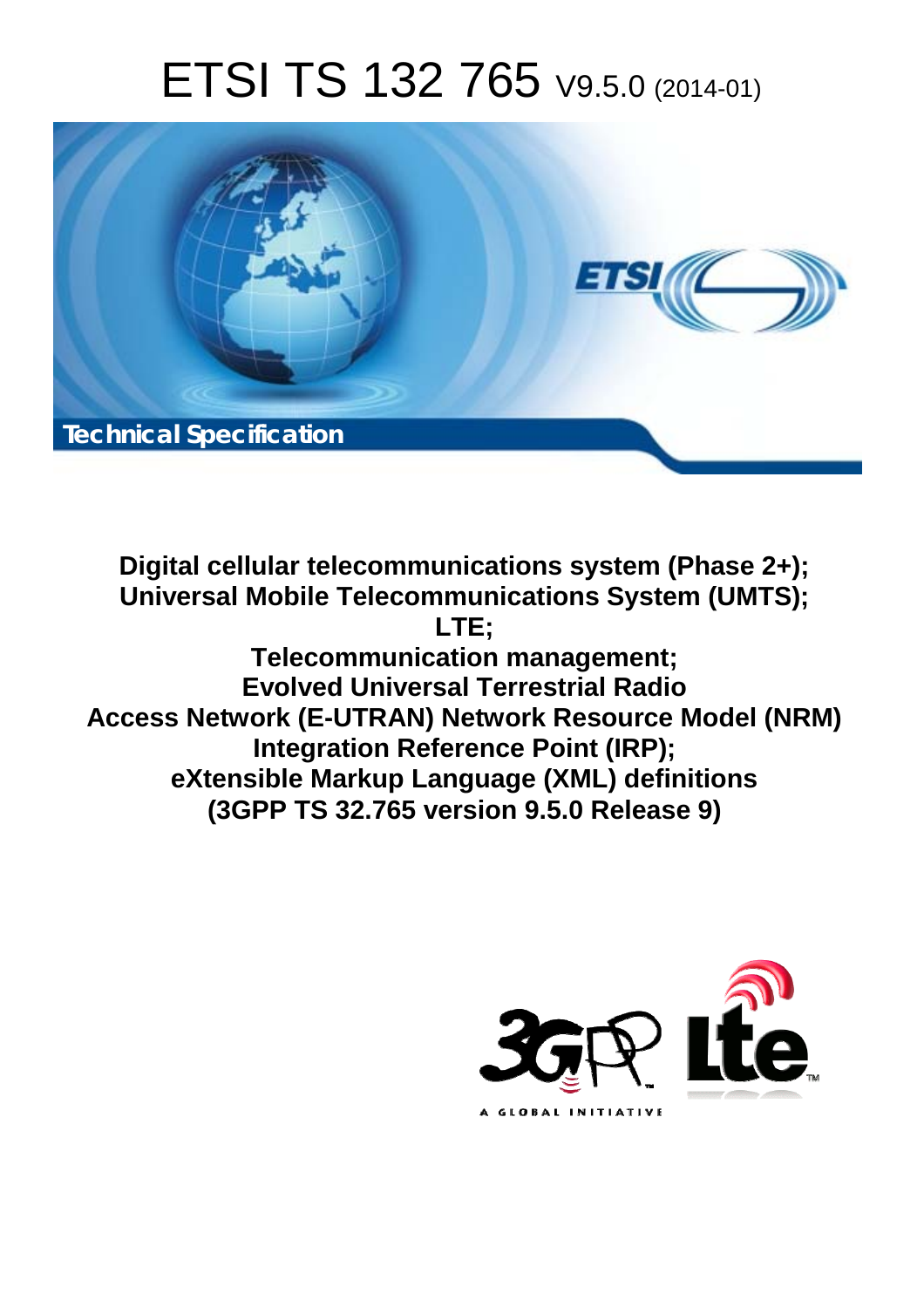Reference RTS/TSGS-0532765v950

> Keywords GSM,LTE,UMTS

#### *ETSI*

#### 650 Route des Lucioles F-06921 Sophia Antipolis Cedex - FRANCE

Tel.: +33 4 92 94 42 00 Fax: +33 4 93 65 47 16

Siret N° 348 623 562 00017 - NAF 742 C Association à but non lucratif enregistrée à la Sous-Préfecture de Grasse (06) N° 7803/88

#### *Important notice*

Individual copies of the present document can be downloaded from: [http://www.etsi.org](http://www.etsi.org/)

The present document may be made available in more than one electronic version or in print. In any case of existing or perceived difference in contents between such versions, the reference version is the Portable Document Format (PDF). In case of dispute, the reference shall be the printing on ETSI printers of the PDF version kept on a specific network drive within ETSI Secretariat.

Users of the present document should be aware that the document may be subject to revision or change of status. Information on the current status of this and other ETSI documents is available at <http://portal.etsi.org/tb/status/status.asp>

If you find errors in the present document, please send your comment to one of the following services: [http://portal.etsi.org/chaircor/ETSI\\_support.asp](http://portal.etsi.org/chaircor/ETSI_support.asp)

#### *Copyright Notification*

No part may be reproduced except as authorized by written permission. The copyright and the foregoing restriction extend to reproduction in all media.

> © European Telecommunications Standards Institute 2014. All rights reserved.

**DECT**TM, **PLUGTESTS**TM, **UMTS**TM and the ETSI logo are Trade Marks of ETSI registered for the benefit of its Members. **3GPP**TM and **LTE**™ are Trade Marks of ETSI registered for the benefit of its Members and of the 3GPP Organizational Partners.

**GSM**® and the GSM logo are Trade Marks registered and owned by the GSM Association.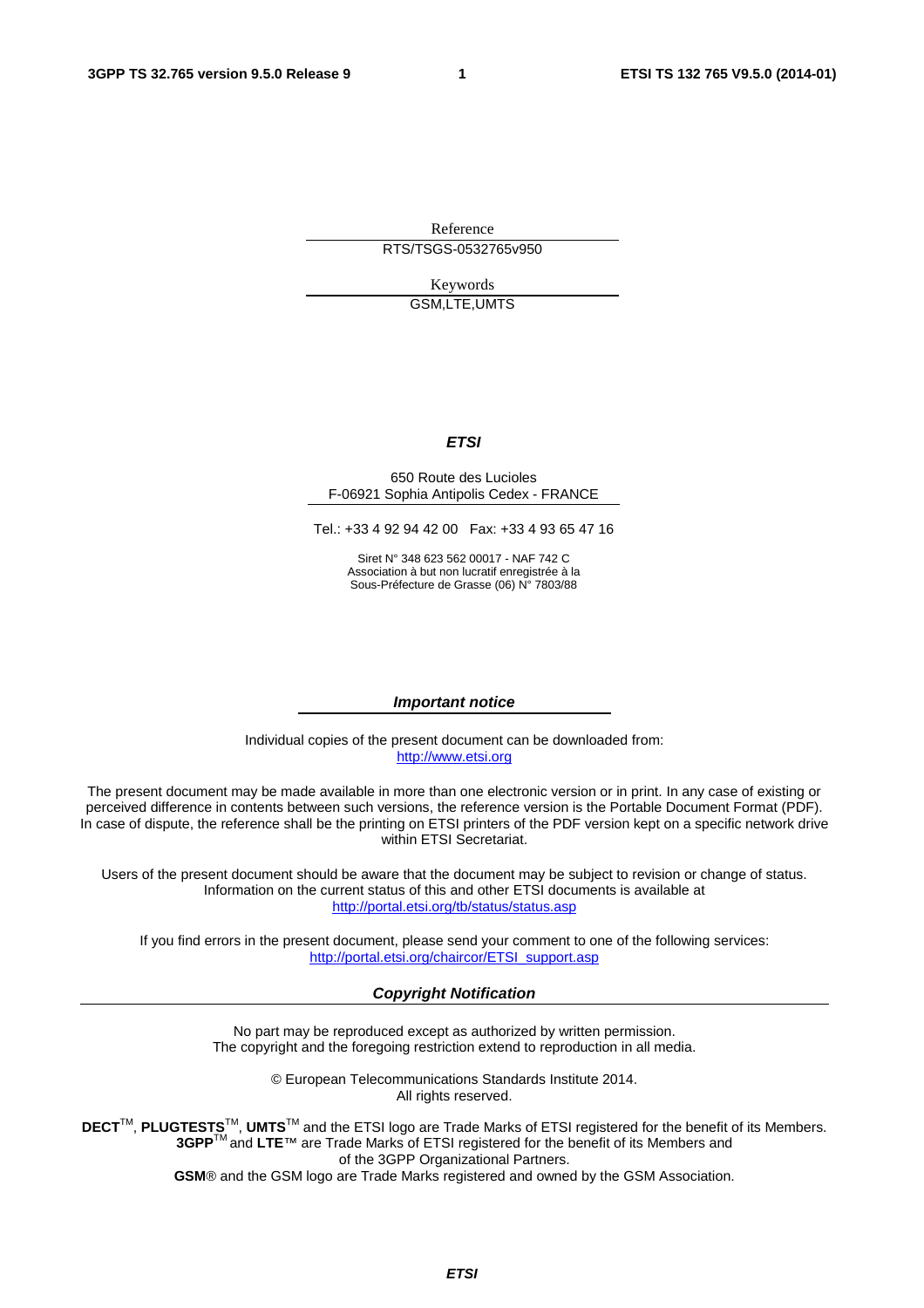### Intellectual Property Rights

IPRs essential or potentially essential to the present document may have been declared to ETSI. The information pertaining to these essential IPRs, if any, is publicly available for **ETSI members and non-members**, and can be found in ETSI SR 000 314: *"Intellectual Property Rights (IPRs); Essential, or potentially Essential, IPRs notified to ETSI in respect of ETSI standards"*, which is available from the ETSI Secretariat. Latest updates are available on the ETSI Web server [\(http://ipr.etsi.org](http://webapp.etsi.org/IPR/home.asp)).

Pursuant to the ETSI IPR Policy, no investigation, including IPR searches, has been carried out by ETSI. No guarantee can be given as to the existence of other IPRs not referenced in ETSI SR 000 314 (or the updates on the ETSI Web server) which are, or may be, or may become, essential to the present document.

### Foreword

This Technical Specification (TS) has been produced by ETSI 3rd Generation Partnership Project (3GPP).

The present document may refer to technical specifications or reports using their 3GPP identities, UMTS identities or GSM identities. These should be interpreted as being references to the corresponding ETSI deliverables.

The cross reference between GSM, UMTS, 3GPP and ETSI identities can be found under <http://webapp.etsi.org/key/queryform.asp>.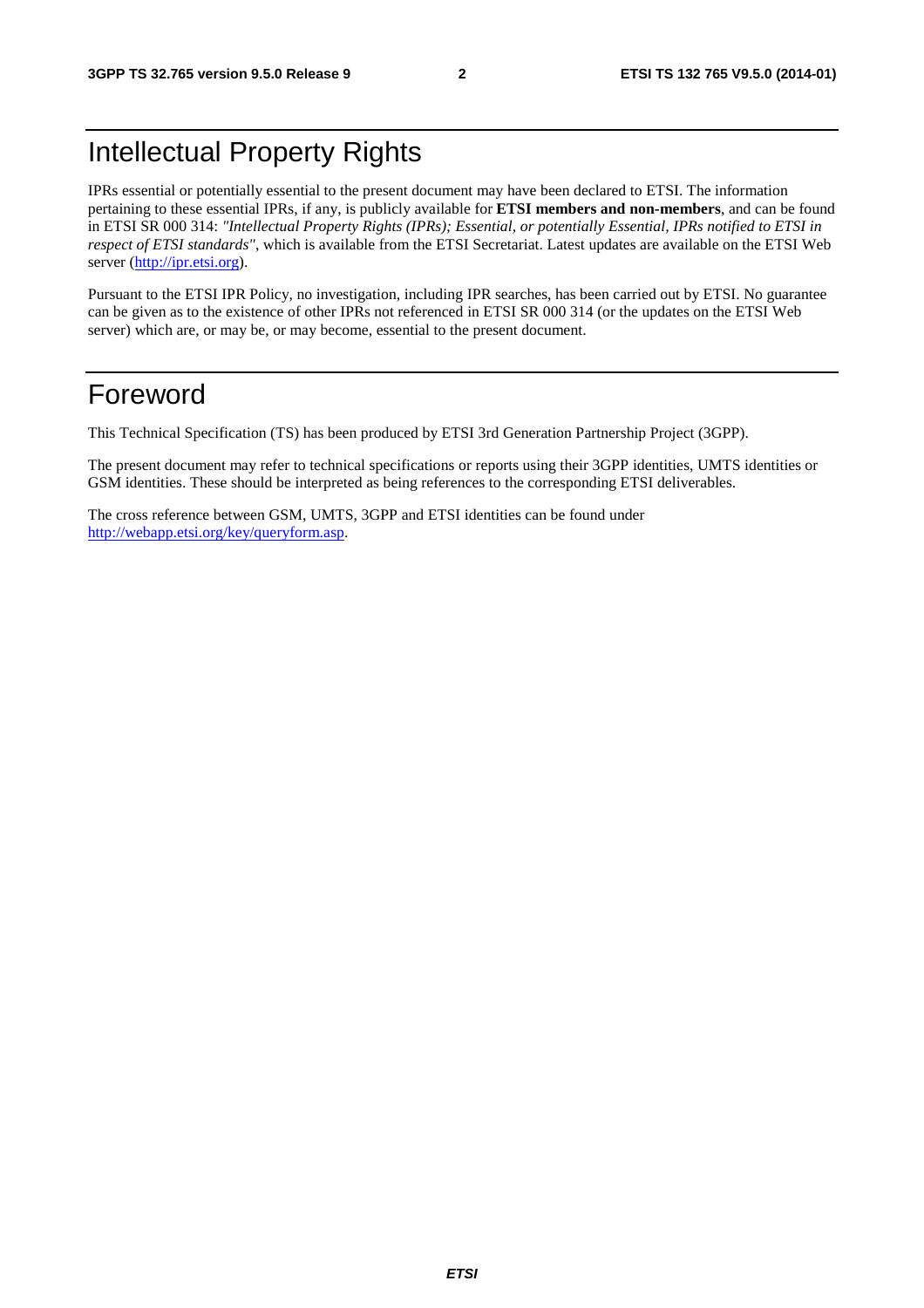$\mathbf{3}$ 

### Contents

| $\mathbf{1}$           |                               |  |  |  |
|------------------------|-------------------------------|--|--|--|
| 2                      |                               |  |  |  |
| 3<br>3.1<br>3.2<br>3.3 |                               |  |  |  |
| $\overline{4}$         |                               |  |  |  |
| 5<br>5.1<br>5.2        |                               |  |  |  |
|                        | <b>Annex A (normative):</b>   |  |  |  |
|                        | <b>Annex B</b> (informative): |  |  |  |
|                        | <b>Annex C</b> (informative): |  |  |  |
|                        |                               |  |  |  |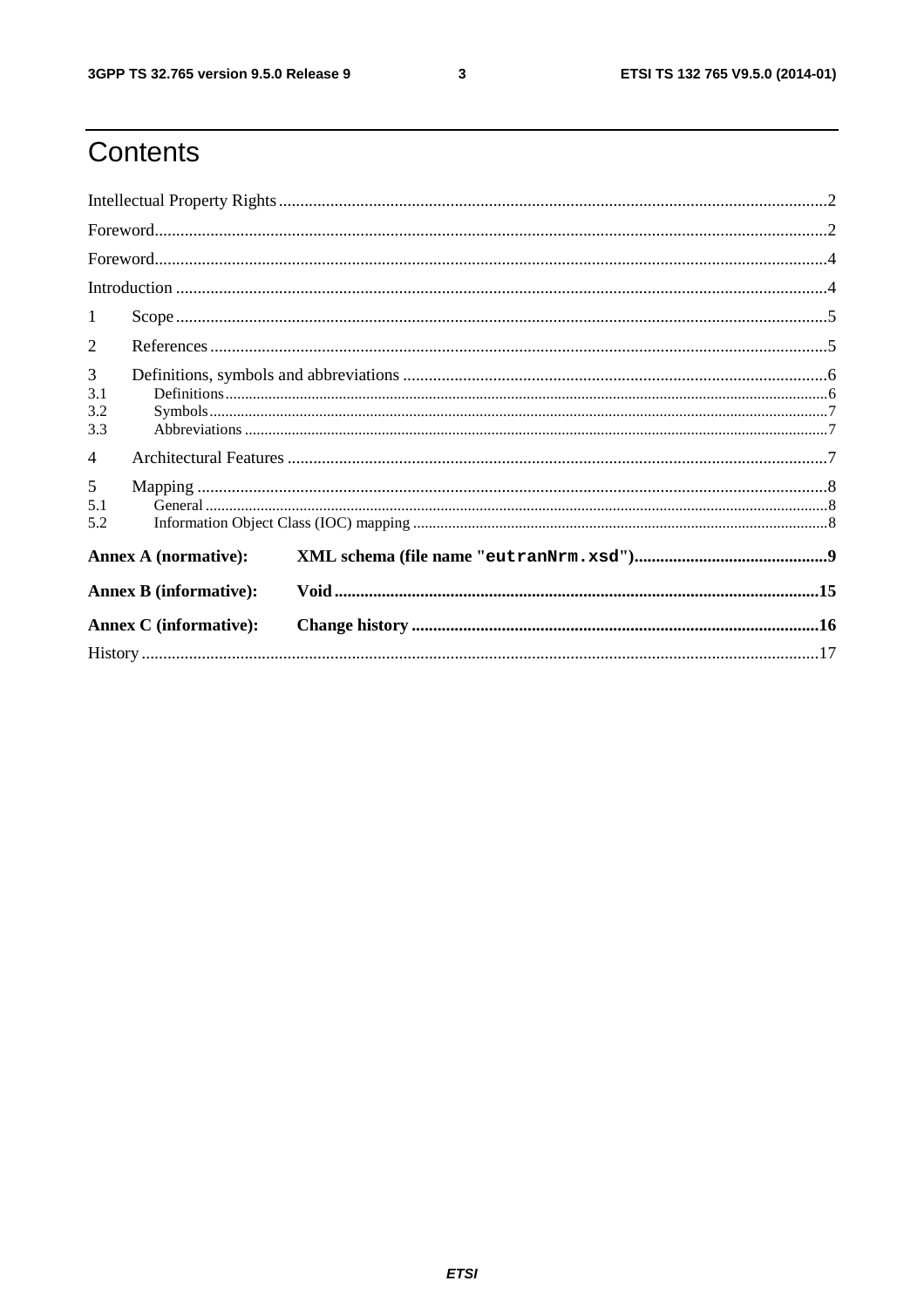### Foreword

This Technical Specification has been produced by the 3<sup>rd</sup> Generation Partnership Project (3GPP).

The contents of the present document are subject to continuing work within the TSG and may change following formal TSG approval. Should the TSG modify the contents of the present document, it will be re-released by the TSG with an identifying change of release date and an increase in version number as follows:

Version x.y.z

where:

- x the first digit:
	- 1 presented to TSG for information;
	- 2 presented to TSG for approval;
	- 3 or greater indicates TSG approved document under change control.
- y the second digit is incremented for all changes of substance, i.e. technical enhancements, corrections, updates, etc.
- z the third digit is incremented when editorial only changes have been incorporated in the document.

### Introduction

The present document is part of a TS-family covering the 3<sup>rd</sup> Generation Partnership Project; Technical Specification Group Services and System Aspects; Telecommunication management; as identified below:

| TS 32.765 | Evolved Universal Terrestrial Radio Access Network (E-UTRAN) Network Resource Model<br>(NRM) Integration Reference Point (IRP): eXtensible Markup Language (XML) definitions                           |
|-----------|--------------------------------------------------------------------------------------------------------------------------------------------------------------------------------------------------------|
| TS 32.763 | Evolved Universal Terrestrial Radio Access Network (E-UTRAN) Network Resource Model<br>(NRM) Integration Reference Point (IRP): Common Object Request Broker Architecture<br>(CORBA) Solution Set (SS) |
| TS 32.762 | Evolved Universal Terrestrial Radio Access Network (E-UTRAN) Network Resource Model<br>(NRM) Integration Reference Point (IRP): Information Service (IS)                                               |
| TS 32.761 | Evolved Universal Terrestrial Radio Access Network (E-UTRAN) Network Resource Model<br>(NRM) Integration Reference Point (IRP): Requirements                                                           |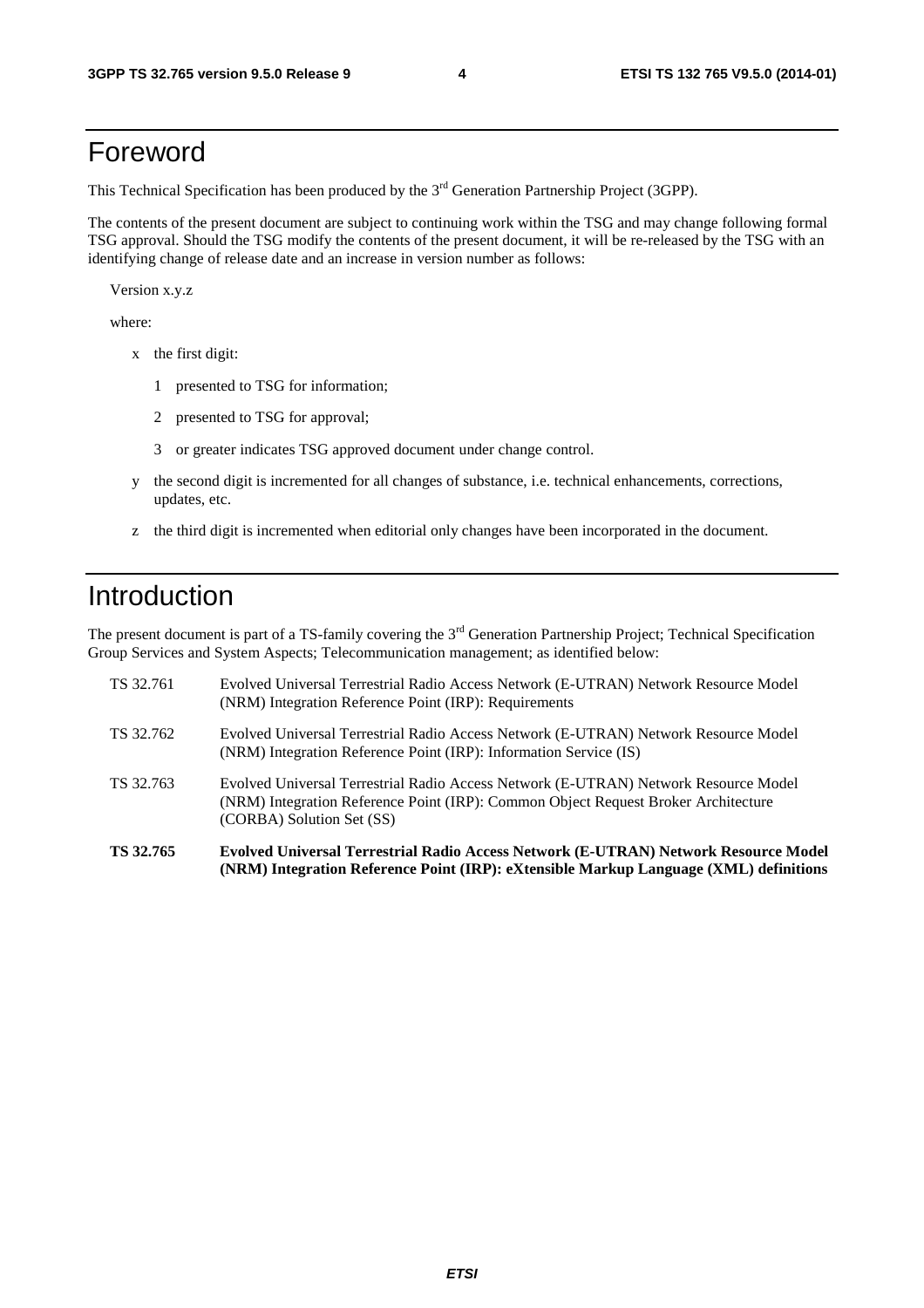### 1 Scope

The present document provides the XML definitions for the E-UTRAN Network Resource Model IRP IS [2].

An application of these XML definitions is to build a configuration file for transfer with the Bulk CM IRP using either CORBA Solution Set of 3GPP TS 32.613 [3] or the SOAP Solution Set of 3GPP TS 32.617 [5]. For this application, the basic part of the XML file format definition is provided by 3GPP TS 32.615 [4].

Other applications of these XML definitions are the SOAP solution sets of other IRPs that perform operations on managed objects, for example the Basic CM IRP SOAP SS of 3GPP TS 32.607 [6].

This specification is related to 3GPP TS 32.762 V9. 5.X.

### 2 References

The following documents contain provisions which, through reference in this text, constitute provisions of the present document.

- References are either specific (identified by date of publication, edition number, version number, etc.) or non-specific.
- For a specific reference, subsequent revisions do not apply.
- For a non-specific reference, the latest version applies. In the case of a reference to a 3GPP document (including a GSM document), a non-specific reference implicitly refers to the latest version of that document *in the same Release as the present document*.
- [1] 3GPP TS 21.905: 'Vocabulary for 3GPP Specifications'.
- [2] 3GPP TS 32.762: " Telecommunications management; Evolved Universal Terrestrial Radio Access Network (E-UTRAN) Network Resource Model (NRM) Integration Reference Point (IRP): Information Service (IS)".
- [3] 3GPP TS 32.613: "Telecommunication management; Configuration Management (CM); Bulk CM Integration Reference Point (IRP); Common Object Request Broker Architecture (CORBA) Solution Set (SS)".
- [4] 3GPP TS 32.615: "Telecommunication management; Configuration Management (CM); Bulk CM Integration Reference Point (IRP); eXtensible Markup Language (XML) file format definition".
- [5] 3GPP TS 32.617: "Telecommunication management; Configuration Management (CM); Bulk CM Integration Reference Point (IRP); SOAP Solution Set (SS)".
- [6] 3GPP TS 32.607: "Telecommunication management; Configuration Management (CM); Basic CM Integration Reference Point (IRP); SOAP Solution Set (SS)".
- [7] W3C REC-xml-20001006: "Extensible Markup Language (XML) 1.0 (Second Edition)".
- [8] W3C REC-xmlschema-0-20010502: "XML Schema Part 0: Primer".
- [9] W3C REC-xmlschema-1-20010502: "XML Schema Part 1: Structures'.
- [10] W3C REC-xmlschema-2-20010502: "XML Schema Part 2: Datatypes'.
- [11] W3C REC-xml-names-19990114: "Namespaces in XML".
- [12] 3GPP TS 32.300: "Telecommunication management; Configuration Management (CM); Name convention for Managed Objects".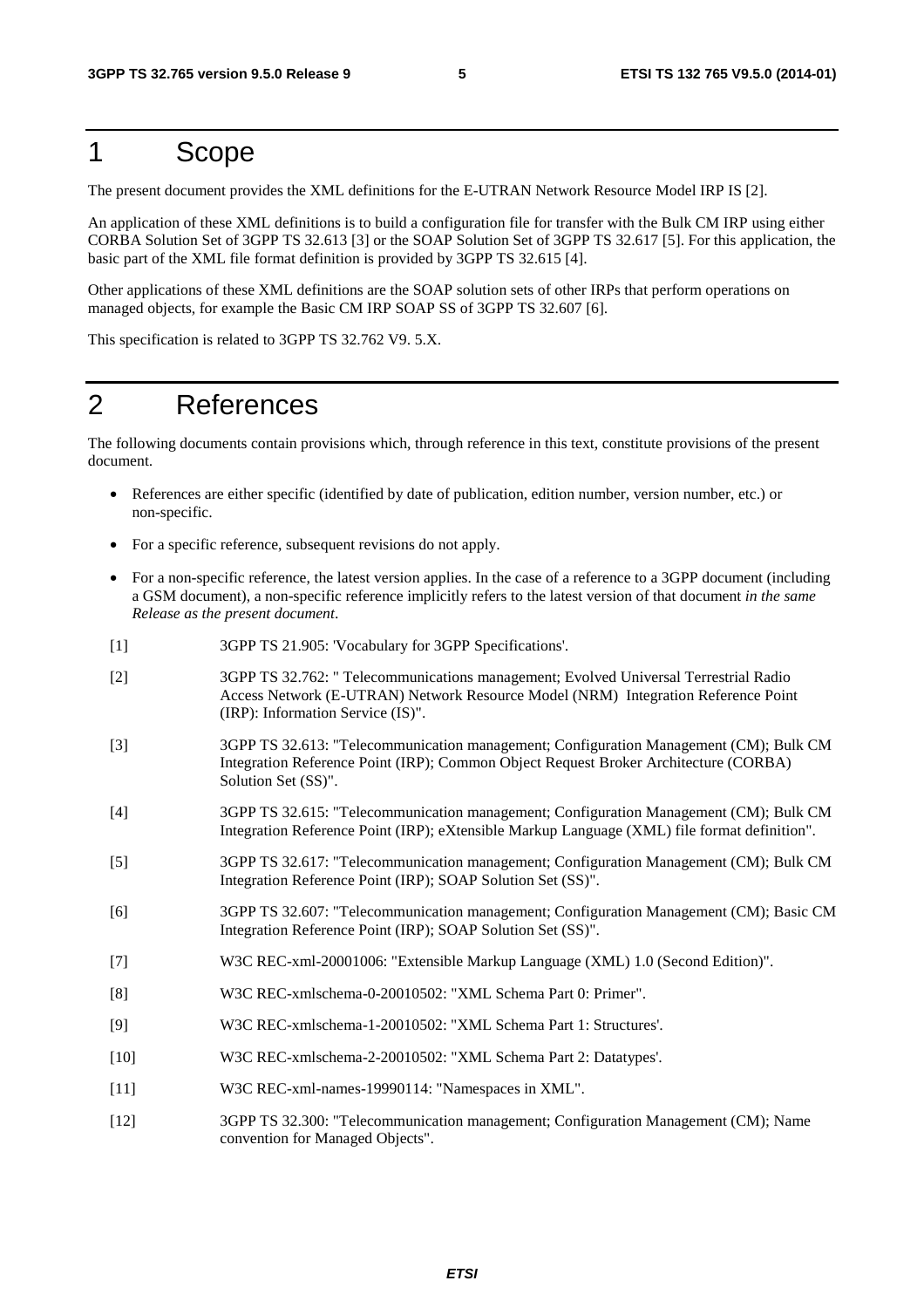### 3 Definitions, symbols and abbreviations

#### 3.1 Definitions

For the purposes of the present document, the terms and definitions given in TR 21.905 [1] and the following apply. A term defined in the present document takes precedence over the definition of the same term, if any, in TR 21.905 [1].

**XML file:** file containing an XML document

**XML document:** composed of the succession of an optional XML declaration followed by a root XML element

NOTE: See [7]; in the scope of the present document.

**XML declaration:** it specifies the version of XML being used

NOTE: See [7].

**XML element:** has a type, is identified by a name, may have a set of XML attribute specifications and is either composed of the succession of an XML start-tag followed by the XML content of the XML element followed by an XML end-tag, or composed simply of an XML empty-element tag; each XML element may contain other XML elements

NOTE: See [7].

**empty XML element:** having an empty XML content; an empty XML element still possibly has a set of XML attribute specifications; an empty XML element is either composed of the succession of an XML start-tag directly followed by an XML end-tag, or composed simply of an XML empty-element tag

NOTE: See [7].

**XML content (of an XML element):** empty if the XML element is simply composed of an XML empty-element tag; otherwise the part, possibly empty, of the XML element between its XML start-tag and its XML end-tag

**XML start-tag:** the beginning of a non-empty XML element is marked by an XML start-tag containing the name and the set of XML attribute specifications of the XML element

NOTE: See [7].

**XML end-tag:** the end of a non-empty XML element is marked by an XML end-tag containing the name of the XML element

NOTE: See [7].

**XML empty-element tag:** composed simply of an empty-element tag containing the name and the set of XML attribute specifications of the XML element

NOTE: See [7].

**XML attribute specification:** has a name and a value

NOTE: See [7].

**DTD:** defines structure and content constraints to be respected by an XML document to be valid with regard to this **DTD** 

NOTE: See [7].

**XML schema:** more powerful than a DTD, an XML schema defines structure and content constraints to be respected by an XML document to conform with this XML schema; through the use of XML namespaces several XML schemas can be used together by a single XML document; an XML schema is itself also an XML document that shall conform with the XML schema for XML schemas

NOTE: See [8], [9] and [10].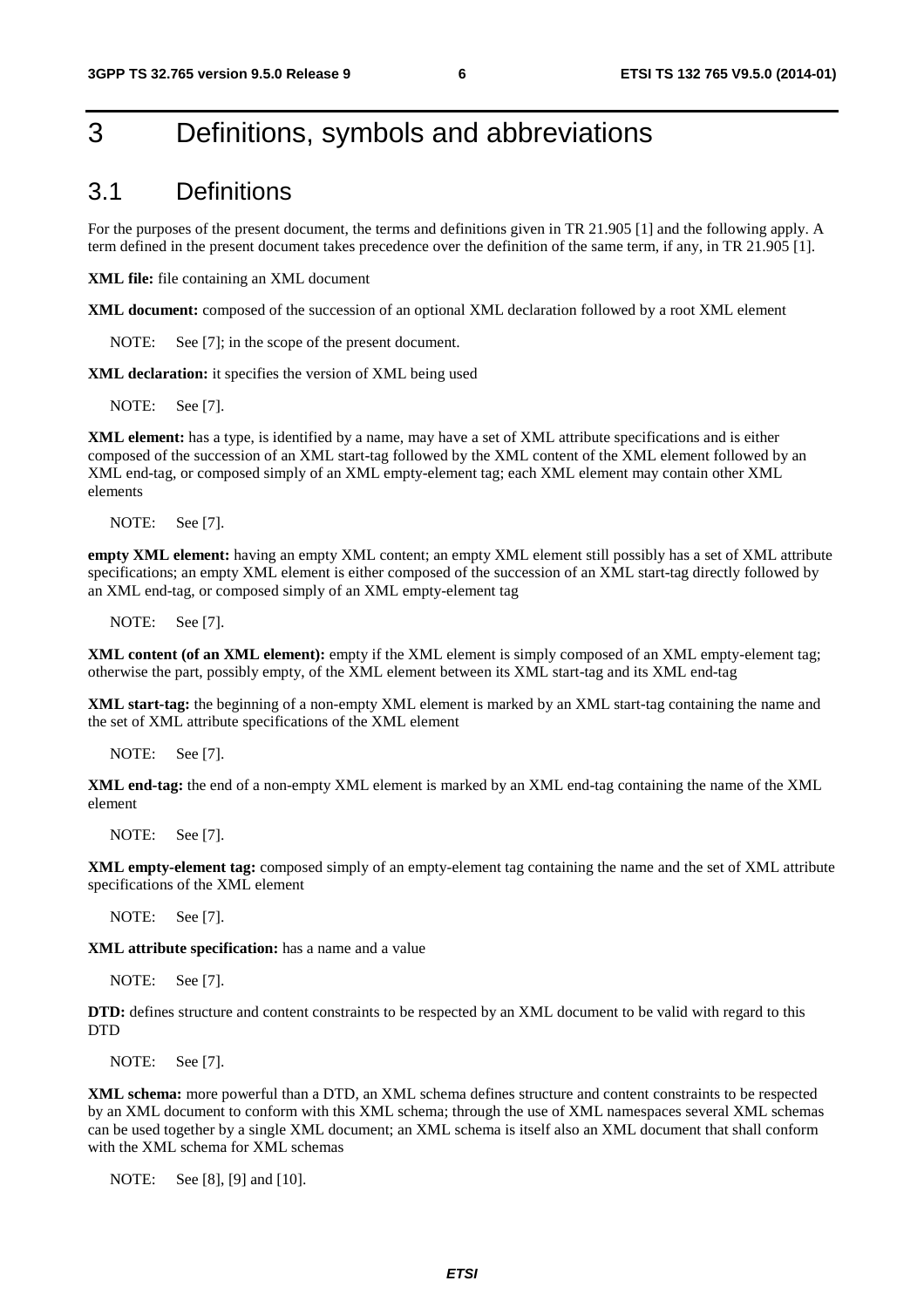**XML namespace:** enables qualifying element and attribute names used in XML documents by associating them with namespaces identified by different XML schemas

NOTE: See [11], in the scope of the present document.

**XML complex type:** defined in an XML schema; cannot be directly used in an XML document; can be the concrete type or the derivation base type for an XML element type or for another XML complex type; ultimately defines constraints for an XML element on its XML attribute specifications and/or its XML content

NOTE: See [8], [9] and [10].

**XML element type:** declared by an XML schema; can be directly used in an XML document; as the concrete type of an XML element, directly or indirectly defines constraints on its XML attribute specifications and/or its XML content; can also be the concrete type or the derivation base type for another XML element type

NOTE: See [8], [9] and [10].

#### 3.2 Symbols

-

### 3.3 Abbreviations

For the purposes of the present document, the abbreviations given in TR 21.905 [1] and the following apply. An abbreviation defined in the present document takes precedence over the definition of the same abbreviation, if any, in TR 21.905 [1].

| <b>CM</b>  | <b>Configuration Management</b>        |
|------------|----------------------------------------|
| <b>GSM</b> | Global System for Mobile communication |
| <b>IRP</b> | <b>Integration Reference Point</b>     |
| IS.        | <b>Information Service</b>             |
| <b>NRM</b> | Network Resource Model                 |
| XML        | eXtensible Markup Language             |
| <b>XSD</b> | <b>XML</b> Schema Definition           |

### 4 Architectural Features

The overall architectural feature of E-UTRAN Network Resource Model IRP is specified in 3GPP TS 32.762 [2]. This clause specifies features that are specific to the XML definitions.

The XML definitions of this document specify the schema for a configuration content.

When using the XML definitions for a configuration file transfer with the Bulk CM IRP, using either CORBA Solution Set of 3GPP TS 32.613 [3] or SOAP Solution Set of 3GPP TS 32.617 [5], the basic part of the XML file format definition is provided by 3GPP TS 32.615 [4]. The XML definitions of this document provide the schema for the configuration content to be included in such a configuration file.

When using the XML definitions with a SOAP solution set of any interface IRP that perform operations on managed objects, for example the Basic CM IRP SOAP SS of 3GPP TS 32.607 [6], the XML definitions of this document provides the schema for the configuration content operated on by the interface IRP. Such configuration content can be name of managed object and, if applicable, IOC attributes.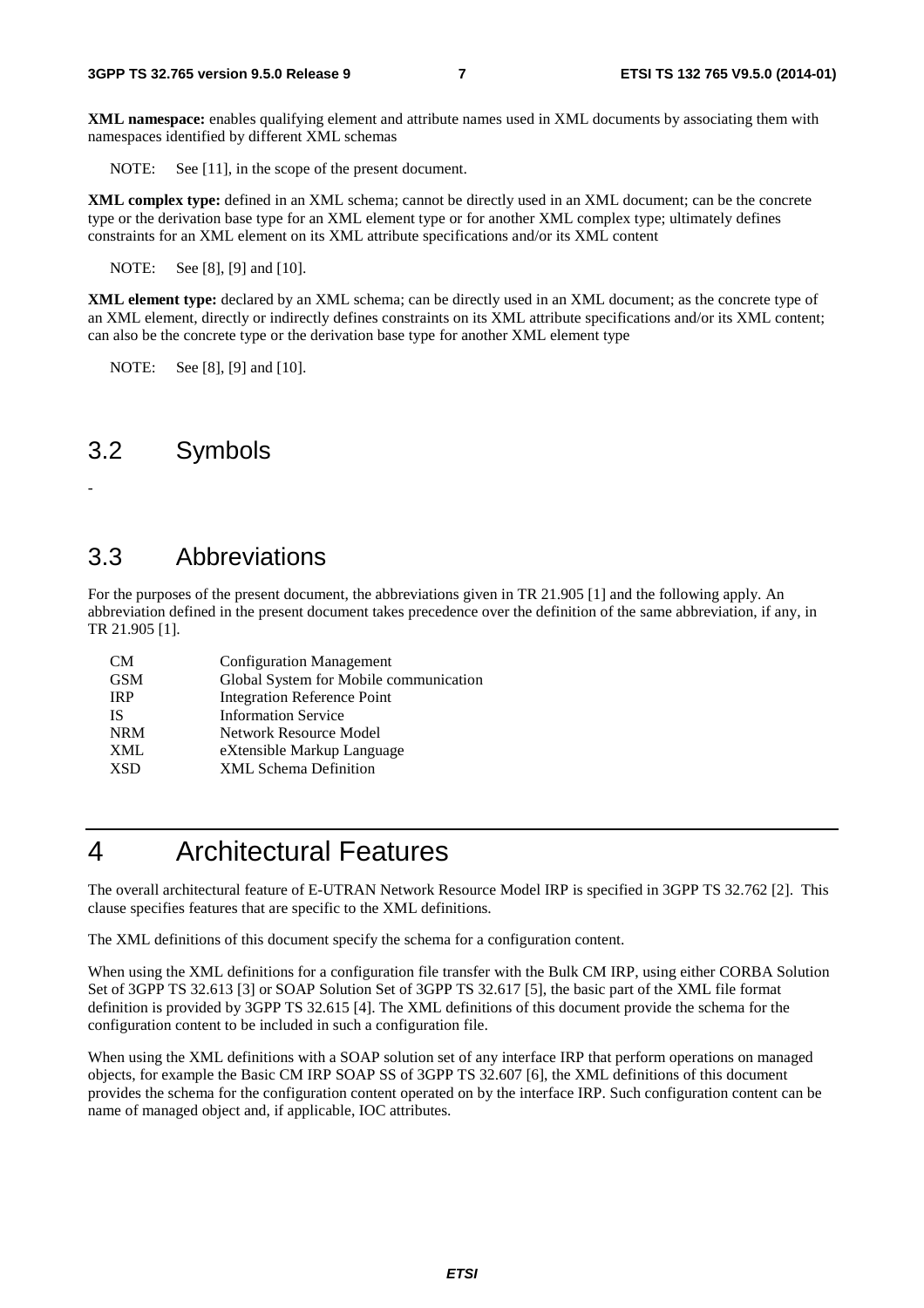### 5 Mapping

### 5.1 General

An IOC maps to an XML element of the same name as the IOC's name in the IS. An IOC attribute maps to a subelement of the corresponding IOC's XML element, and the name of this sub-element is the same as the attribute's name in the IS.

### 5.2 Information Object Class (IOC) mapping

Annex A of the present document defines the NRM-specific XML schema eutranNrm.xsd for the E-UTRAN Network Resources IRP NRM defined in 3GPP TS 32.762 [2].

XML schema eutranNrm.xsd explicitly declares NRM-specific XML element types for the related NRM.

The definition of those NRM-specific XML element types complies with the generic mapping rules defined in 3GPP TS 32.615 [4].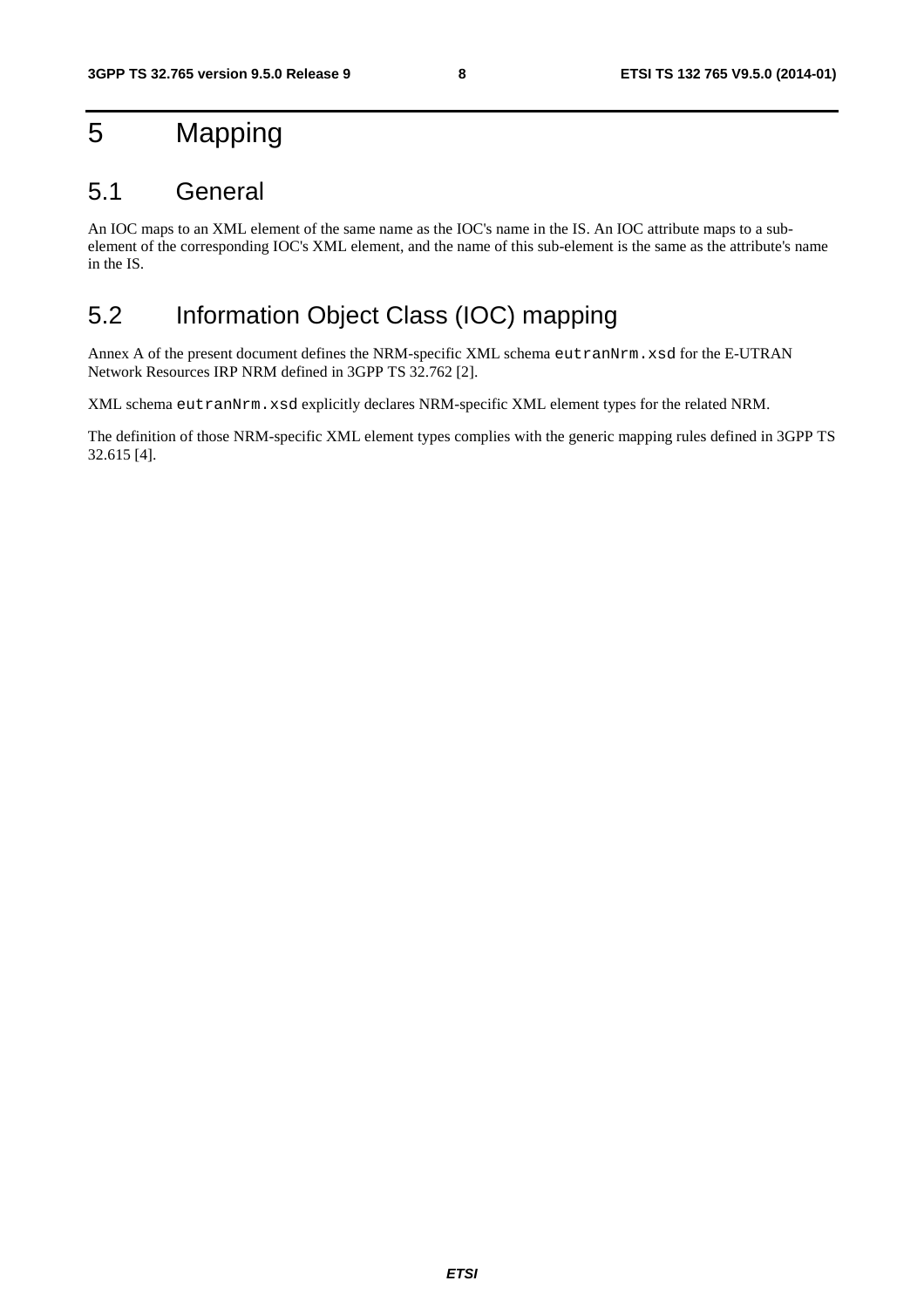### Annex A (normative): XML schema (file name "eutranNrm.xsd")

The following XML schema eutranNrm.xsd is the NRM-specific schema for the E-UTRAN Network Resource Model IRP NRM defined in 3GPP TS 32.762 [2]:

```
<?xml version="1.0" encoding="UTF-8"?> 
< ! - - 3GPP TS 32.765 E-UTRAN Network Resource Model IRP 
   XML schema definition 
  eutranNrm.xsd 
--> 
<schema xmlns="http://www.w3.org/2001/XMLSchema" 
xmlns:xn="http://www.3gpp.org/ftp/specs/archive/32_series/32.625#genericNrm" 
xmlns:en="http://www.3gpp.org/ftp/specs/archive/32_series/32.765#eutranNrm" 
xmlns:epc="http://www.3gpp.org/ftp/specs/archive/32_series/32.755#epcNrm" 
xmlns:un="http://www.3gpp.org/ftp/specs/archive/32_series/32.645#utranNrm" 
xmlns:gn="http://www.3gpp.org/ftp/specs/archive/32_series/32.655#geranNrm" 
xmlns:sm="http://www.3gpp.org/ftp/specs/archive/32_series/32.675#stateManagementIRP" 
xmlns:sp="http://www.3gpp.org/ftp/specs/archive/32_series/32.525#sonPolicyNrm" 
targetNamespace="http://www.3gpp.org/ftp/specs/archive/32_series/32.765#eutranNrm" 
elementFormDefault="qualified"> 
   <import namespace="http://www.3gpp.org/ftp/specs/archive/32_series/32.625#genericNrm"/> 
   <import namespace="http://www.3gpp.org/ftp/specs/archive/32_series/32.755#epcNrm"/> 
   <import namespace="http://www.3gpp.org/ftp/specs/archive/32_series/32.645#utranNrm"/> 
   <import namespace="http://www.3gpp.org/ftp/specs/archive/32_series/32.655#geranNrm"/> 
   <import namespace="http://www.3gpp.org/ftp/specs/archive/32_series/32.675#stateManagementIRP"/> 
   <import namespace="http://www.3gpp.org/ftp/specs/archive/32_series/32.525#sonPolicyNrm"/> 
   <complexType name="IpAddressList"> 
     <sequence> 
       <element name="ipAddress" type="string" minOccurs="0" maxOccurs="unbounded"/> 
     </sequence> 
   </complexType> 
   <simpleType name="CellIdentity"> 
     <restriction base="unsignedLong"> 
       <maxInclusive value="268435455"/> 
     </restriction> 
   </simpleType> 
   <simpleType name="cellSize"> 
     <restriction base="string"> 
       <enumeration value="verysmall"/> 
       <enumeration value="small"/> 
       <enumeration value="medium"/> 
       <enumeration value="large"/> 
     </restriction> 
   </simpleType> 
   <complexType name="PLMNId"> 
     <sequence> 
       <element name="mcc" type="short" minOccurs="0"/> 
       <element name="mnc" type="short" minOccurs="0"/> 
     </sequence> 
   </complexType> 
   <complexType name="PLMNIdList"> 
     <sequence> 
       <element name="pLMNId" type="en:PLMNId" minOccurs="0" maxOccurs="6"/> 
       <!-- The first pLMNId of the pLMNIdList is primary PLMN id --> 
     </sequence> 
   </complexType> 
   <simpleType name="Pci"> 
     <restriction base="unsignedShort"> 
       <maxInclusive value="503"/> 
       <!-- Minimum value is 0, maximum value is 3x167+2=503 --> 
     </restriction> 
   </simpleType> 
   <complexType name="PciList"> 
     <sequence> 
       <element name="pci" type="en:Pci" maxOccurs="504"/> 
     </sequence> 
   </complexType> 
   <element name="ENBFunction" substitutionGroup="xn:ManagedElementOptionallyContainedNrmClass"> 
     <complexType> 
       <complexContent>
```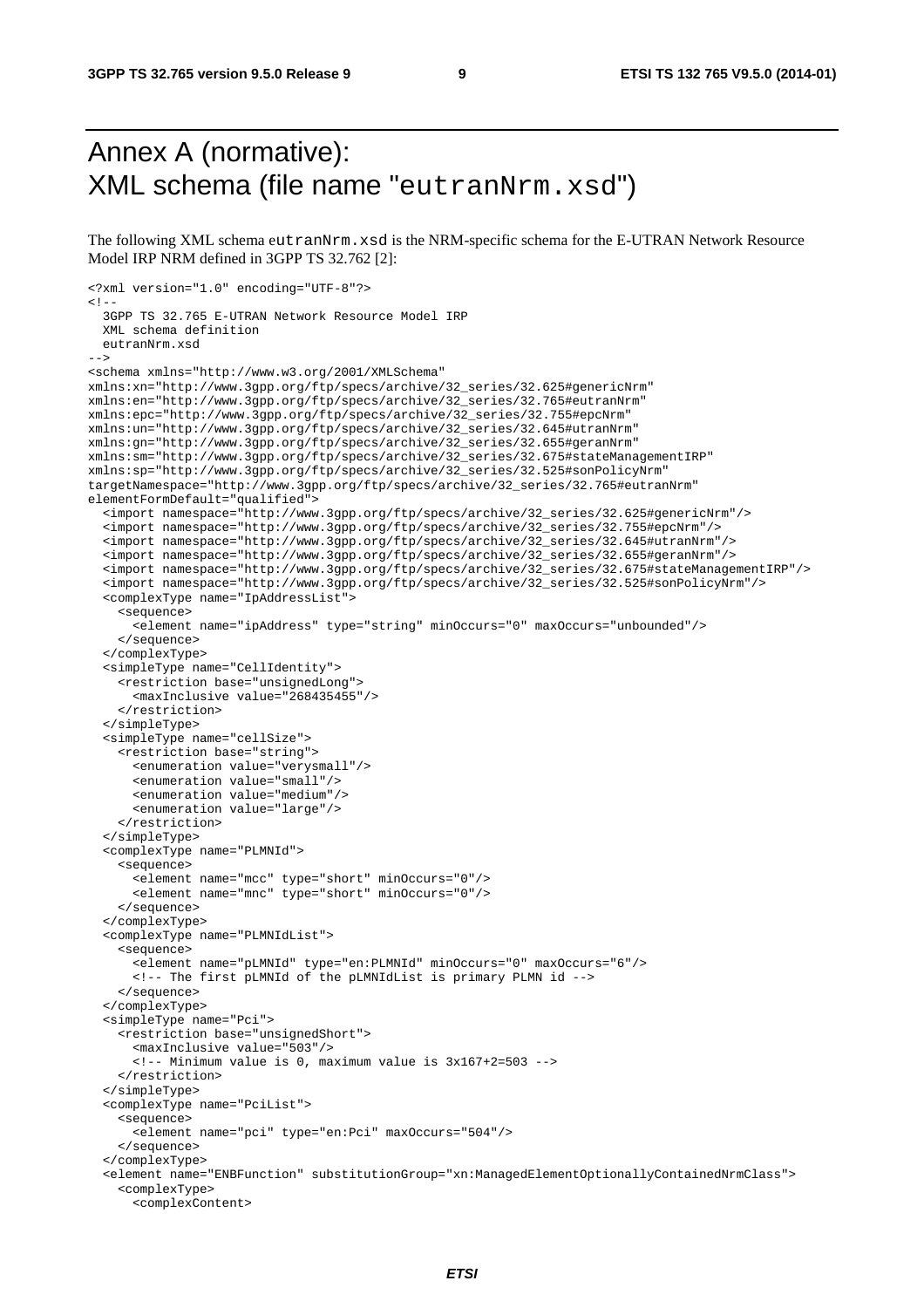<extension base="xn:NrmClass">

```
 <sequence> 
             <element name="attributes" minOccurs="0"> 
               <complexType> 
                 <all> 
                   <element name="userLabel" type="string" minOccurs="0"/> 
 <element name="x2BlackList" type="xn:dnList" minOccurs="0"/> 
 <element name="x2WhiteList" type="xn:dnList" minOccurs="0"/> 
                   <element name="x2HOBlackList" type="xn:dnList" minOccurs="0"/> 
                   <element name="x2IpAddressList" type="string" minOccurs="0"/> 
                   <!-- linkList attribute is to be added when defined in the IS --> 
                \langle/all\rangle </complexType> 
             </element> 
             <choice minOccurs="0" maxOccurs="unbounded"> 
               <element ref="en:EUtranCellFDD"/> 
               <element ref="en:EUtranCellTDD"/> 
               <element ref="epc:EP_RP_EPS"/> 
               <element ref="en:ENBFunctionOptionallyContainedNrmClass"/> 
               <element ref="xn:VsDataContainer"/> 
             </choice> 
             <choice minOccurs="0" maxOccurs="1"> 
               <element ref="sp:SONControl"/> 
             </choice> 
             <choice minOccurs="0" maxOccurs="1"> 
               <element ref="sp:SONTargets"/> 
             </choice> 
           </sequence> 
         </extension> 
       </complexContent> 
    </complexType> 
   </element> 
   <element name="ExternalENBFunction" substitutionGroup="xn:SubNetworkOptionallyContainedNrmClass"> 
    <complexType> 
       <complexContent> 
         <extension base="xn:NrmClass"> 
           <sequence> 
             <element name="attributes" minOccurs="0"> 
               <complexType> 
                <sub>all</sub></sub>
                   <element name="userLabel" type="string" minOccurs="0"/> 
                   <!-- Attributes are to be added when defined in the IS --> 
                \langleall\rangle </complexType> 
             </element> 
             <choice minOccurs="0" maxOccurs="unbounded"> 
               <element ref="en:ExternalEUtranCellFDD"/> 
               <element ref="en:ExternalEUtranCellTDD"/> 
               <element ref="en:ExternalENBFunctionOptionallyContainedNrmClass"/> 
               <element ref="xn:VsDataContainer"/> 
             </choice> 
           </sequence> 
         </extension> 
       </complexContent> 
     </complexType> 
   </element> 
  <element name="EUtranCellFDD"> 
    <complexType> 
       <complexContent> 
         <extension base="xn:NrmClass"> 
           <sequence> 
             <element name="attributes" minOccurs="0"> 
               <complexType> 
                 <all> 
                   <!-- Inherited attributes from EUtranGenericCell--> 
                   <element name="userLabel" type="string" minOccurs="0"/> 
                   <element name="cellIdentity" type="en:CellIdentity" minOccurs="0"/> 
                   <element name="cellSize" type="en:cellSize" minOccurs="0"/> 
                   <element name="pLMNIdList" type="en:PLMNIdList" minOccurs="0"/> 
                   <element name="tac" minOccurs="0"/> 
                   <element name="pci" type="en:Pci" minOccurs="0"/> 
 <element name="pciList" type="en:PciList" minOccurs="0"/> 
 <element name="maximumTransmissionPower" type="short" minOccurs="0"/> 
                   <element name="partOfSectorPower" type="short" minOccurs="0"/> 
                   <element name="referenceSignalPower" type="short" minOccurs="0"/> 
                   <element name="pb" type="short" minOccurs="0"/> 
                   <element name="relatedTmaList" type="xn:dnList" minOccurs="0"/> 
                   <element name="relatedAntennaList" type="xn:dnList" minOccurs="0"/>
```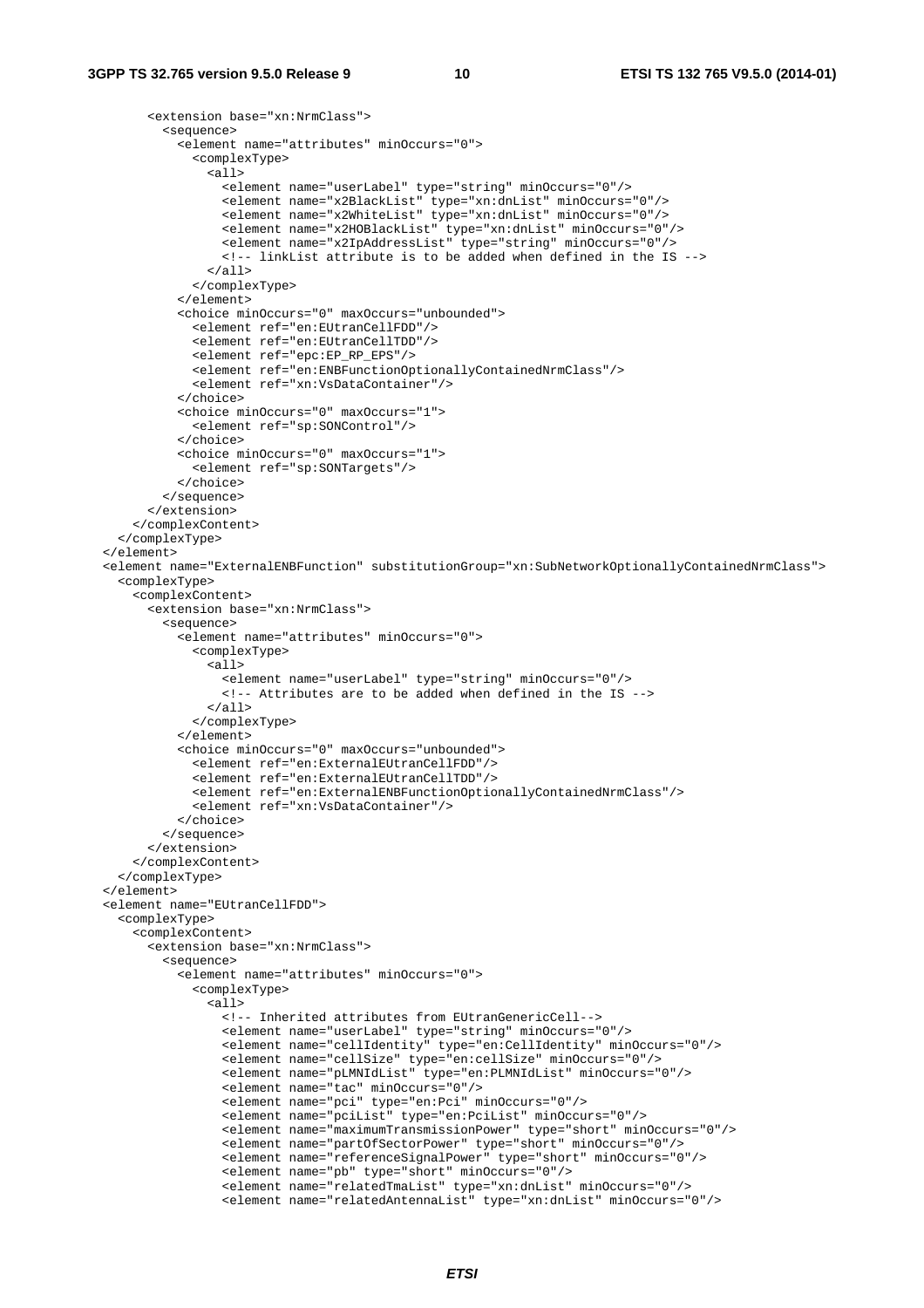```
 <element name="relatedSector" type="xn:dn" minOccurs="0"/> 
                   <element name="operationalState" type="sm:operationalStateType" minOccurs="0"/> 
                  <element name="administrativeState" type="sm:administrativeStateType"
                                 minOccurs="0"/> 
                   <element name="availabilityStatus" type="sm:availabilityStatusType" 
                                  minOccurs="0"/> 
                   <!-- End of inherited attributes from EUtranGenericCell --> 
                   <element name="earfcnDl" minOccurs="0"/> 
                   <element name="earfcnUl" minOccurs="0"/> 
                 \langleall\rangle </complexType> 
             </element> 
             <choice minOccurs="0" maxOccurs="unbounded"> 
               <element ref="en:EUtranRelation"/> 
               <element ref="en:Cdma2000Relation"/> 
               <element ref="gn:GsmRelation"/> 
               <element ref="un:UtranRelation"/> 
               <element ref="en:EUtranCellFDDOptionallyContainedNrmClass"/> 
               <element ref="xn:VsDataContainer"/> 
              </choice> 
             <choice minOccurs="0" maxOccurs="1"> 
               <element ref="sp:SONControl"/> 
              </choice> 
             <choice minOccurs="0" maxOccurs="1"> 
               <element ref="sp:SONTargets"/> 
             </choice> 
           </sequence> 
         </extension> 
       </complexContent> 
     </complexType> 
   </element> 
   <element name="ExternalEUtranCellFDD" 
substitutionGroup="xn:SubNetworkOptionallyContainedNrmClass"> 
     <complexType> 
       <complexContent> 
         <extension base="xn:NrmClass"> 
           <sequence> 
             <element name="attributes" minOccurs="0"> 
               <complexType> 
                  <all> 
                   <!-- Inherited attributes from ExternalEUtranGenericCell--> 
                   <element name="userLabel" type="string" minOccurs="0"/> 
                   <element name="pci" type="en:Pci" minOccurs="0"/> 
                   <element name="pLMNIdList" type="en:PLMNIdList" minOccurs="0"/> 
                   <element name="cellIdentity" type="en:CellIdentity" minOccurs="0"/> 
                   <!-- End of inherited attributes from ExternalEUtranGenericCell --> 
                   <element name="earfcnDl" minOccurs="0"/> 
                   <element name="earfcnUl" minOccurs="0"/> 
                  </all> 
               </complexType> 
             </element> 
             <choice minOccurs="0" maxOccurs="unbounded"> 
               <element ref="en:ExternalEUtranCellFDDOptionallyContainedNrmClass"/> 
                <element ref="xn:VsDataContainer"/> 
             </choice> 
           </sequence> 
         </extension> 
       </complexContent> 
     </complexType> 
   </element> 
   <element name="EUtranCellTDD"> 
     <complexType> 
       <complexContent> 
         <extension base="xn:NrmClass"> 
           <sequence> 
             <element name="attributes" minOccurs="0"> 
               <complexType> 
                \overline{\text{a11}} <!-- Inherited attributes from EUtranGenericCell--> 
                   <element name="userLabel" type="string" minOccurs="0"/> 
                   <element name="cellIdentity" type="en:CellIdentity" minOccurs="0"/> 
                   <element name="cellSize" type="en:cellSize" minOccurs="0"/> 
                   <element name="pLMNIdList" type="en:PLMNIdList" minOccurs="0"/> 
 <element name="tac" minOccurs="0"/> 
 <element name="pci" type="en:Pci" minOccurs="0"/> 
                   <element name="pciList" type="en:PciList" minOccurs="0"/> 
 <element name="maximumTransmissionPower" type="short" minOccurs="0"/> 
 <element name="partOfSectorPower" type="short" minOccurs="0"/>
```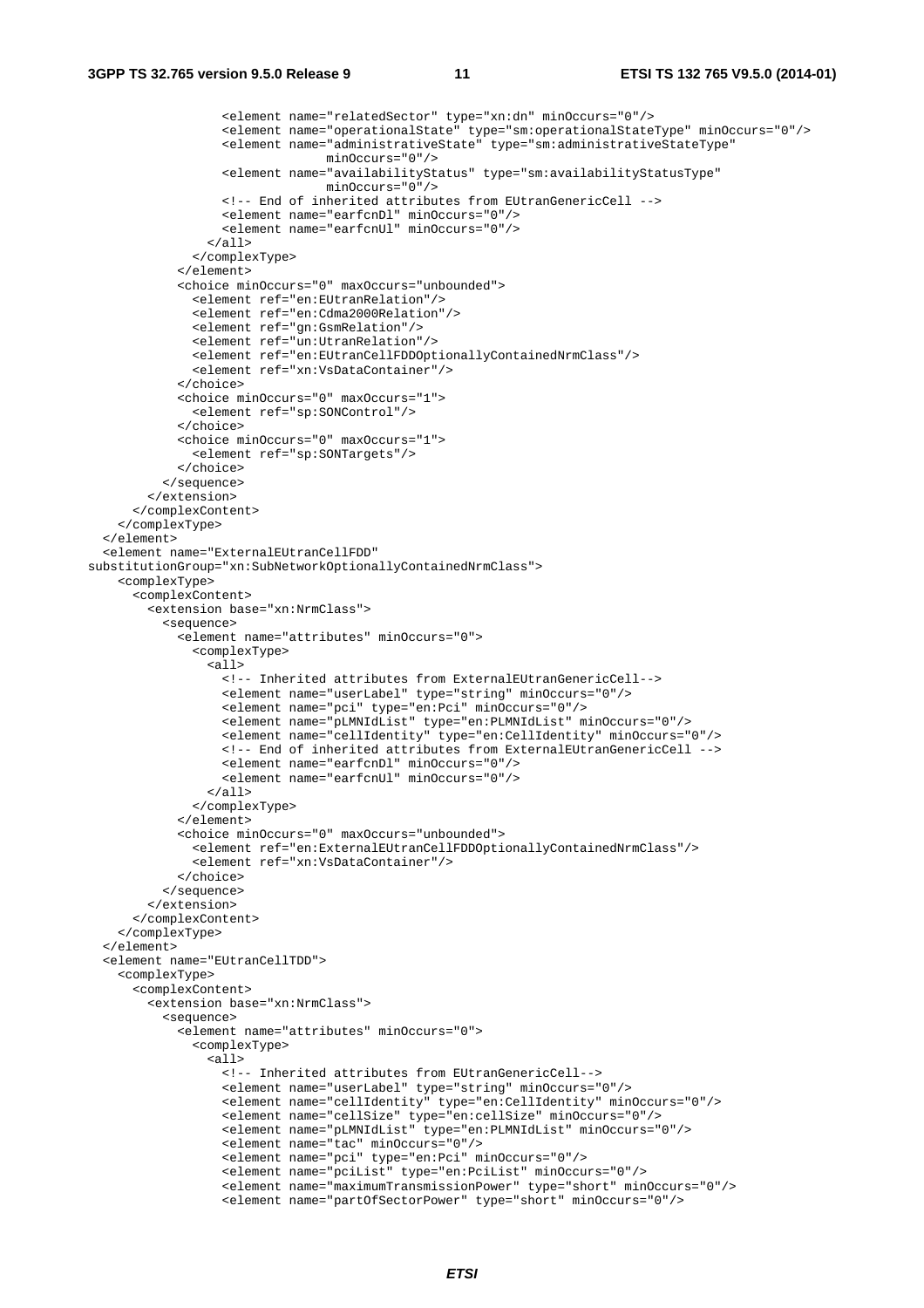```
 <element name="referenceSignalPower" type="short" minOccurs="0"/> 
 <element name="pb" type="short" minOccurs="0"/> 
 <element name="relatedTmaList" type="xn:dnList" minOccurs="0"/> 
                   <element name="relatedAntennaList" type="xn:dnList" minOccurs="0"/> 
                   <element name="relatedSector" type="xn:dn" minOccurs="0"/> 
                    <element name="operationalState" type="sm:operationalStateType" minOccurs="0"/> 
                   <element name="administrativeState" type="sm:administrativeStateType" 
                                 minOccurs="0"/> 
                   <element name="availabilityStatus" type="sm:availabilityStatusType" 
                                  minOccurs="0"/> 
                   <!-- End of inherited attributes from EUtranGenericCell --> 
 <element name="earfcn" type="short" minOccurs="0"/> 
 <element name="sfAssignment" type="short" minOccurs="0"/> 
                   <element name="specialSfPatterns" type="short" minOccurs="0"/> 
                 </all> 
               </complexType> 
             </element> 
             <choice minOccurs="0" maxOccurs="unbounded"> 
               <element ref="en:EUtranRelation"/> 
               <element ref="en:Cdma2000Relation"/> 
               <element ref="gn:GsmRelation"/> 
               <element ref="un:UtranRelation"/> 
               <element ref="en:EUtranCellTDDOptionallyContainedNrmClass"/> 
               <element ref="xn:VsDataContainer"/> 
             </choice> 
             <choice minOccurs="0" maxOccurs="1"> 
               <element ref="sp:SONControl"/> 
              </choice> 
             <choice minOccurs="0" maxOccurs="1"> 
               <element ref="sp:SONTargets"/> 
             </choice> 
           </sequence> 
         </extension> 
       </complexContent> 
     </complexType> 
   </element> 
   <element name="ExternalEUtranCellTDD" 
substitutionGroup="xn:SubNetworkOptionallyContainedNrmClass"> 
     <complexType> 
       <complexContent> 
         <extension base="xn:NrmClass"> 
           <sequence> 
             <element name="attributes" minOccurs="0"> 
               <complexType> 
                \alpha<sup>11></sup>
                   <!-- Inherited attributes from ExternalEUtranGenericCell--> 
                   <element name="userLabel" type="string" minOccurs="0"/> 
                   <element name="pci" type="en:Pci" minOccurs="0"/> 
                   <element name="pLMNIdList" type="en:PLMNIdList" minOccurs="0"/> 
                   <element name="cellIdentity" type="en:CellIdentity" minOccurs="0"/> 
                   <!-- End of inherited attributes from ExternalEUtranGenericCell --> 
                   <element name="earfcn" type="short" minOccurs="0"/> 
                \langleall\rangle </complexType> 
             </element> 
             <choice minOccurs="0" maxOccurs="unbounded"> 
               <element ref="en:ExternalEUtranCellTDDOptionallyContainedNrmClass"/> 
               <element ref="xn:VsDataContainer"/> 
             </choice> 
           </sequence> 
         </extension> 
       </complexContent> 
     </complexType> 
   </element> 
   <element name="EUtranRelation"> 
     <complexType> 
       <complexContent> 
         <extension base="xn:NrmClass"> 
           <sequence> 
             <element name="attributes" minOccurs="0"> 
               <complexType> 
                 <all> 
                   <element name="tCI" minOccurs="0"/> 
                   <element name="isRemoveAllowed" type="boolean" minOccurs="0"/> 
                   <element name="isHOAllowed" type="boolean" minOccurs="0"/> 
                   <element name="isICICInformationSendAllowed" type="boolean" minOccurs="0"/> 
                   <element name="isLBAllowed" type="boolean" minOccurs="0"/>
```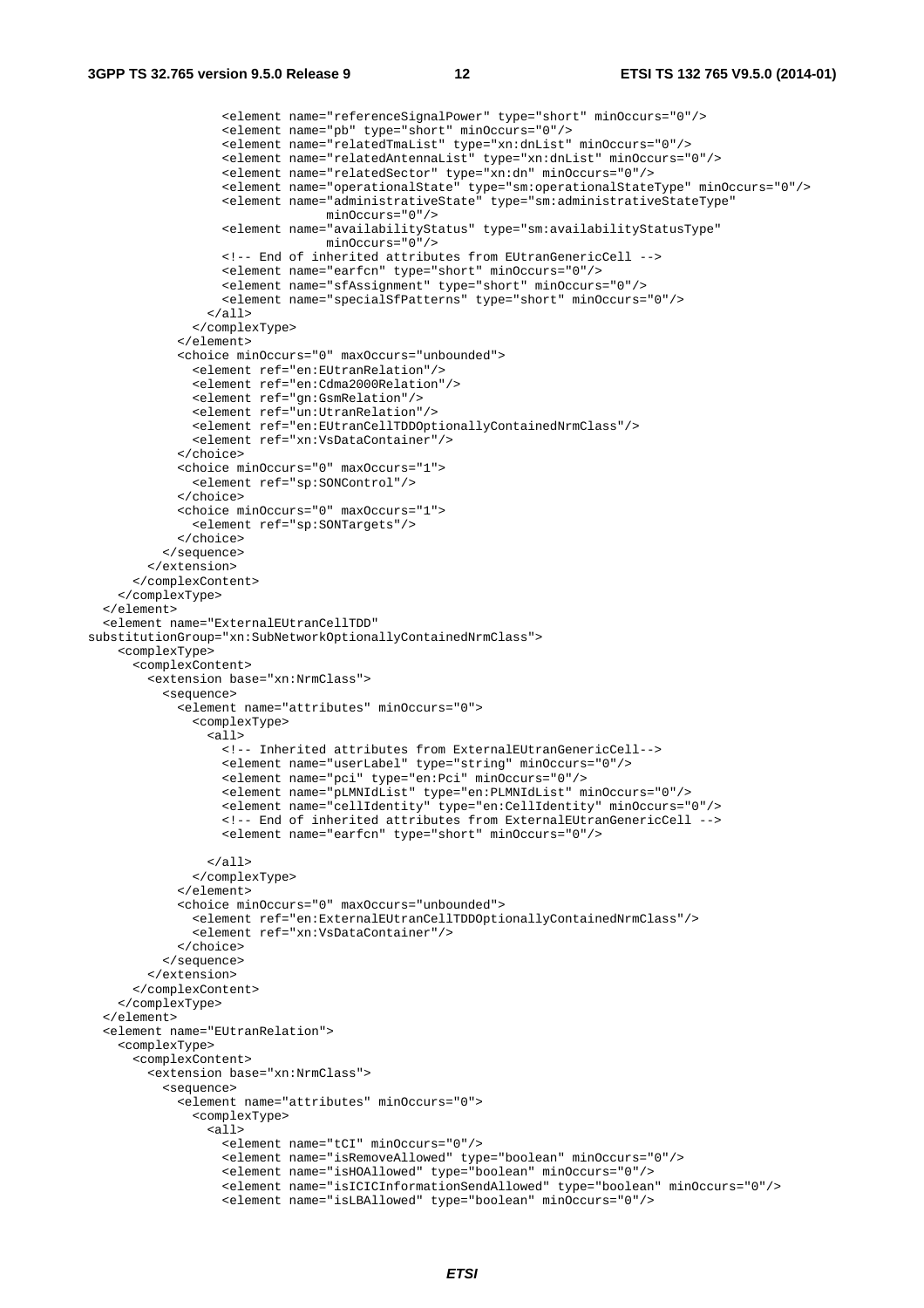```
 <element name="adjacentCell" type="xn:dn" minOccurs="0"/> 
                  </all> 
                </complexType> 
              </element> 
              <choice minOccurs="0" maxOccurs="unbounded"> 
                <element ref="en:EUtranRelationOptionallyContainedNrmClass"/> 
                <element ref="xn:VsDataContainer"/> 
             </choice> 
           </sequence> 
         </extension> 
       </complexContent> 
     </complexType> 
  \epsilon/element>
   <element name="Cdma2000Relation"> 
     <complexType> 
       <complexContent> 
         <extension base="xn:NrmClass"> 
           <sequence> 
              <element name="attributes" minOccurs="0"> 
                <complexType> 
                  <all> 
                    <element name="adjacentSector" type="xn:dn" minOccurs="0"/> 
                  </all> 
                </complexType> 
              </element> 
              <choice minOccurs="0" maxOccurs="unbounded"> 
                <element ref="en:Cdma2000RelationOptionallyContainedNrmClass"/> 
                <element ref="xn:VsDataContainer"/> 
              </choice> 
           </sequence> 
         </extension> 
       </complexContent> 
     </complexType> 
   </element> 
   <element name="Link_ENB_ENB" substitutionGroup="xn:SubNetworkOptionallyContainedNrmClass"> 
     <complexType> 
       <complexContent> 
         <extension base="xn:NrmClass"> 
           <sequence> 
              <element name="attributes" minOccurs="0"> 
                <complexType> 
                 \overline{\text{call}} <!-- Inherited attributes from Link --> 
                    <element name="aEnd" type="xn:dn" minOccurs="0"/> 
                    <element name="linkType" type="xn:linkType" minOccurs="0"/> 
                    <element name="protocolName" type="string" minOccurs="0"/> 
                    <element name="protocolVersion" type="string" minOccurs="0"/> 
                    <element name="userLabel" type="string" minOccurs="0"/> 
                    <element name="zEnd" type="xn:dn" minOccurs="0"/> 
                    <!-- End of inherited attributes from Link --> 
                  </all> 
                </complexType> 
              </element> 
              <choice minOccurs="0" maxOccurs="unbounded"> 
                <element ref="en:Link_ENB_ENBOptionallyContainedNrmClass"/> 
                <element ref="xn:VsDataContainer"/> 
             </choice> 
           </sequence> 
         </extension> 
       </complexContent> 
     </complexType> 
   </element> 
   <element name="SectorEquipmentFunction" 
substitutionGroup="xn:SubNetworkOptionallyContainedNrmClass"> 
     <complexType> 
       <complexContent> 
         <extension base="xn:NrmClass"> 
           <sequence> 
              <element name="attributes" minOccurs="0"> 
                <complexType> 
                  <all> 
                    <element name="userLabel" type="string" minOccurs="0"/> 
                    <element name="fqBand" type="short" minOccurs="0"/> 
 <element name="confOutputPower" type="short" minOccurs="0"/> 
 <element name="relatedTmaList" type="xn:dnList" minOccurs="0"/> 
                    <element name="relatedAntennaList" type="xn:dnList" minOccurs="0"/> 
                    <element name="relatedEUtranCellList" type="xn:dnList" minOccurs="0"/> 
                 \langleall\rangle
```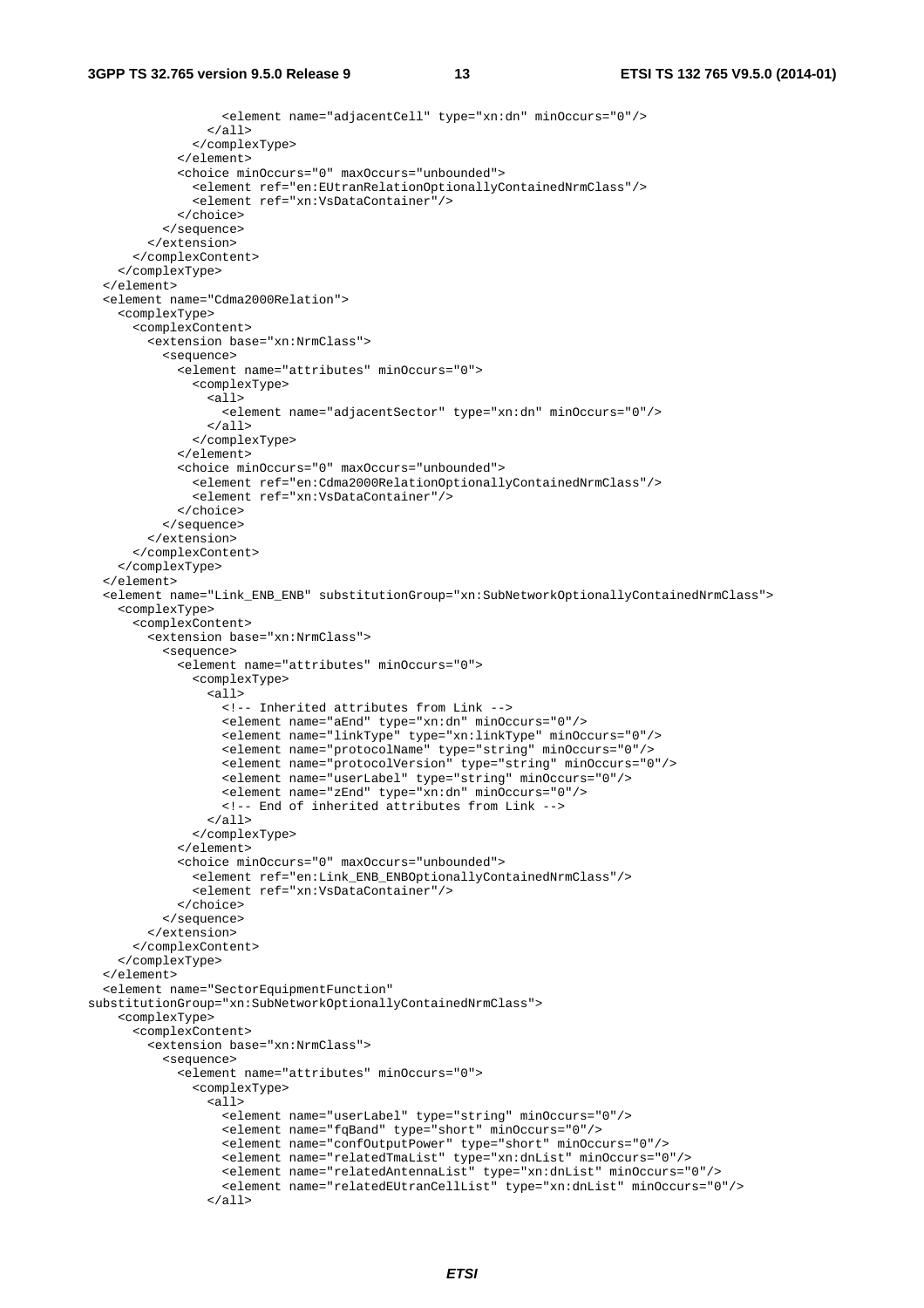</complexType> </element> <choice minOccurs="0" maxOccurs="unbounded"> <element ref="en:SectorEquipmentFunctionOptionallyContainedNrmClass"/> <element ref="xn:VsDataContainer"/> </choice> </sequence> </extension> </complexContent> </complexType> </element> <!-- The element definition for EP\_RP\_EPS is available through the epcNrm.xsd (3GPP TS 32.755), by using epc:EP\_RP\_EPS --> <element name="ENBFunctionOptionallyContainedNrmClass" type="xn:NrmClass" abstract="true"/> <element name="ExternalENBFunctionOptionallyContainedNrmClass" type="xn:NrmClass" abstract="true"/> <element name="EUtranCellFDDOptionallyContainedNrmClass" type="xn:NrmClass" abstract="true"/> <element name="ExternalEUtranCellFDDOptionallyContainedNrmClass" type="xn:NrmClass" abstract="true"/> <element name="EUtranCellTDDOptionallyContainedNrmClass" type="xn:NrmClass" abstract="true"/> <element name="ExternalEUtranCellTDDOptionallyContainedNrmClass" type="xn:NrmClass" abstract="true"/> <element name="EUtranRelationOptionallyContainedNrmClass" type="xn:NrmClass" abstract="true"/> <element name="SectorEquipmentFunctionOptionallyContainedNrmClass" type="xn:NrmClass" abstract="true"/>

 <element name="Cdma2000RelationOptionallyContainedNrmClass" type="xn:NrmClass" abstract="true"/> <element name="Link\_ENB\_ENBOptionallyContainedNrmClass" type="xn:NrmClass" abstract="true"/> </schema>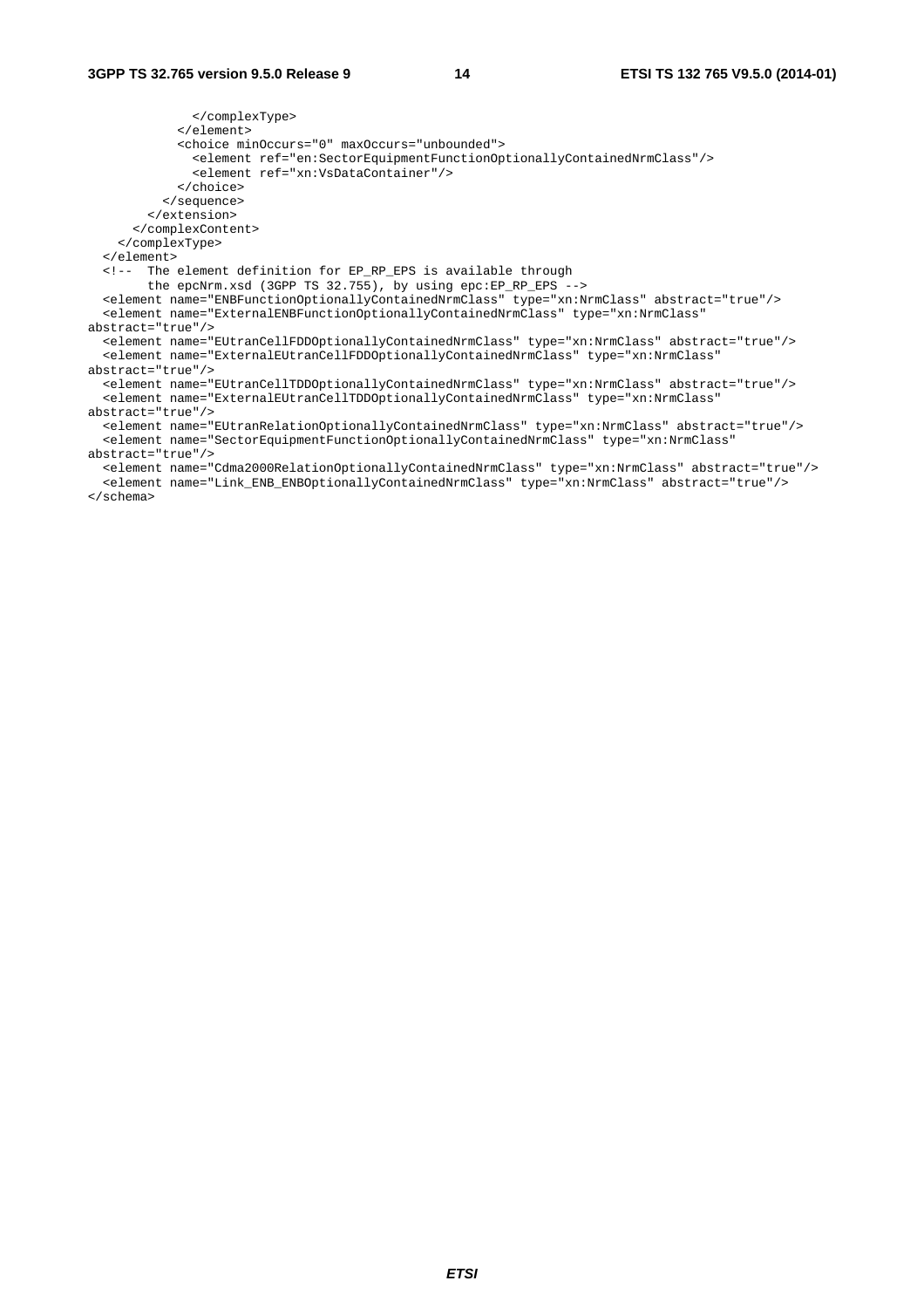Annex B (informative): Void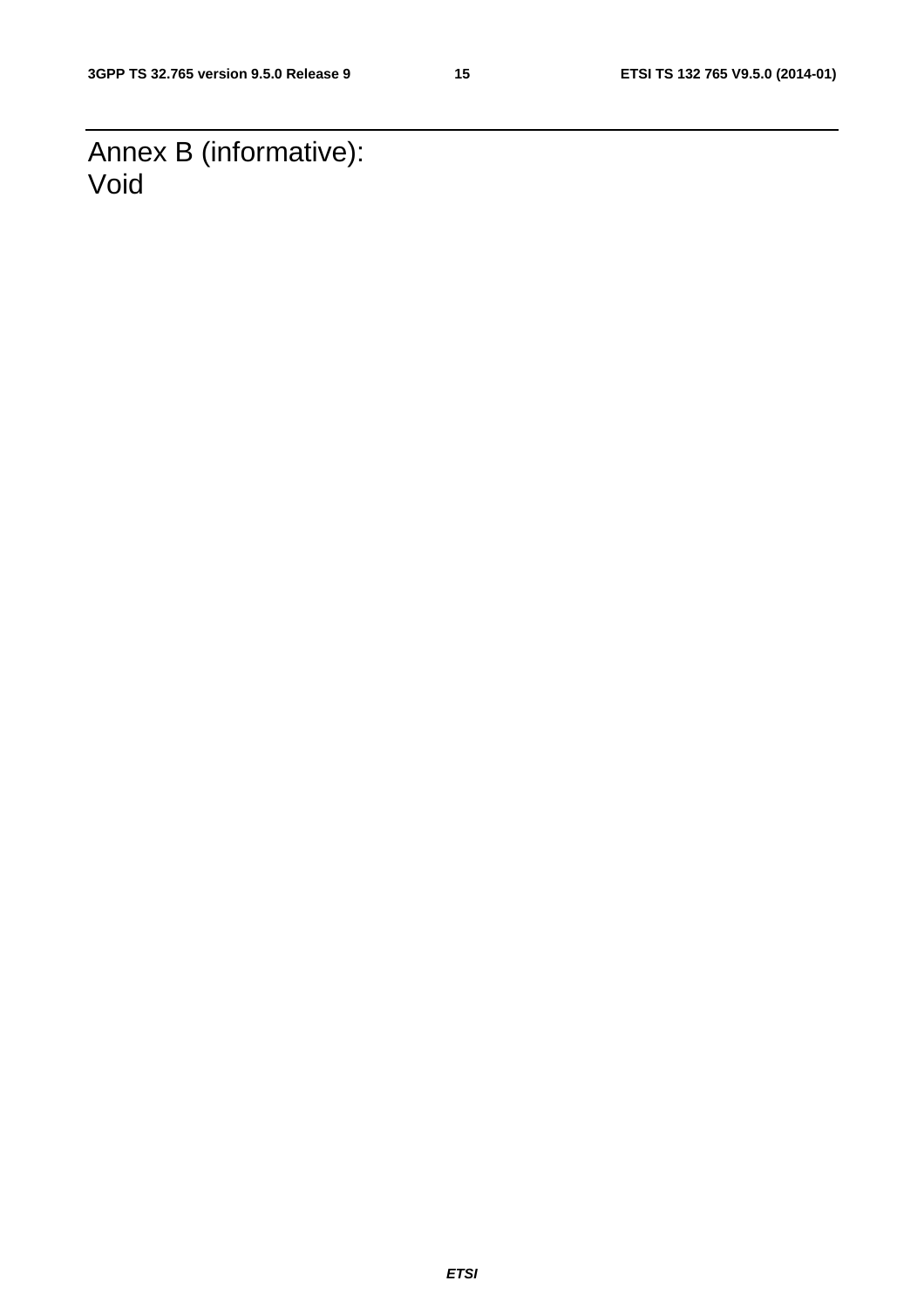### Annex C (informative): Change history

|             |              |                  |                      |    | <b>Change history</b>                                                                               |     |                 |
|-------------|--------------|------------------|----------------------|----|-----------------------------------------------------------------------------------------------------|-----|-----------------|
| <b>Date</b> | TSG#         | <b>TSG Doc.</b>  | <b>CR</b>            |    | <b>Rev Subject/Comment</b>                                                                          | Old | <b>New</b>      |
| Mar 2009    | $SP-43$      | SP-090076        |                      | ц, | Presentation to SA for information and approval                                                     |     | $1.0.0$ 8.0.0   |
| Jun 2009    | <b>SP-44</b> | SP-090408        | $001$ --             |    | Add the missing cellSize attribute in EUtranGenericCell IOC - align with<br>36.423                  |     | 8.0.0   8.1.0   |
| Jun 2009    | <b>SP-44</b> | SP-090408        | $003 -$              |    | Add the missing downlink power related attributes for EUTRAN Cell -<br>align with 36.213 and 36.331 |     | 8.0.0   8.1.0   |
| Jun 2009    | <b>SP-44</b> | SP-090408        | $004 -$              |    | Add ICIC management attribute in EUtranRelation                                                     |     | 8.1.0   9.0.0   |
| Jun 2009    | $SP-44$      | <b>SP-090290</b> | $002$ --             |    | Add the missing downlink power related attributes for EUTRAN Cell -<br>align with 36.213 and 36.331 |     | $8.1.0$ 9.0.0   |
| Sep 2009    | <b>SP-45</b> | SP-090542        | $006 -$              |    | Align with the IS in 32.762 - Add and remove attributes for IOC<br><b>Relations</b>                 |     | $9.0.0$ $9.1.0$ |
| Sep 2009    | <b>SP-45</b> | SP-090542        | $008 -$              |    | Add plmnldList to ExternalEutranGenericCell                                                         |     | $9.0.0$ $9.1.0$ |
| Dec 2009    | <b>SP-46</b> | SP-090719        | $009 -$              |    | Add attributes to EUtranCellTDD and ExternalEUtranCellTDD                                           |     | $9.1.0$ $9.2.0$ |
| Dec 2009    | $ SP-46 $    | SP-090719        | $010 -$              |    | Indicate primary PLMN id in plmnldList attribute                                                    |     | $9.1.0$ $9.2.0$ |
| Dec 2009    | <b>SP-46</b> | SP-090719        | $\overline{0}11$ --  |    | Add load balancing control                                                                          |     | $9.1.0$ $9.2.0$ |
| Dec 2009    | $\vert$ --   | u.               | -−                   | Ξ. | Editorial correction (removal of change bars)                                                       |     | $9.2.0$ $9.2.1$ |
| Mar 2010    | <b>SP-47</b> | SP-100037        | $\overline{0}$ 13 -- |    | Align with IS - Corrections in XML.                                                                 |     | $9.2.1$ $9.3.0$ |
| Mar 2010    | <b>SP-47</b> | SP-100035        | $014$ --             |    | Make tCl attribute of EUtranRelation IOC optional                                                   |     | $9.2.1$ $9.3.0$ |
| Oct 2010    | SP-49        | SP-100487        | $016$ --             |    | Align with IS - Remove cellType                                                                     |     | $9.3.0$ $9.4.0$ |
| Oct 2010    | $SP-49$      | SP-100488        | $017$ --             |    | Align with IS - Add attributes for association roles for Radio Equipment<br>view                    |     | $9.3.0$ 9.4.0   |
| Dec 2013    | <b>SP-62</b> | SP-130612        | 01911                |    | add new member in blacklist                                                                         |     | $9.4.0$ $9.5.0$ |
|             |              |                  | $020 -$              |    | Add missing XML elements for SONControl and SONTargets                                              |     |                 |